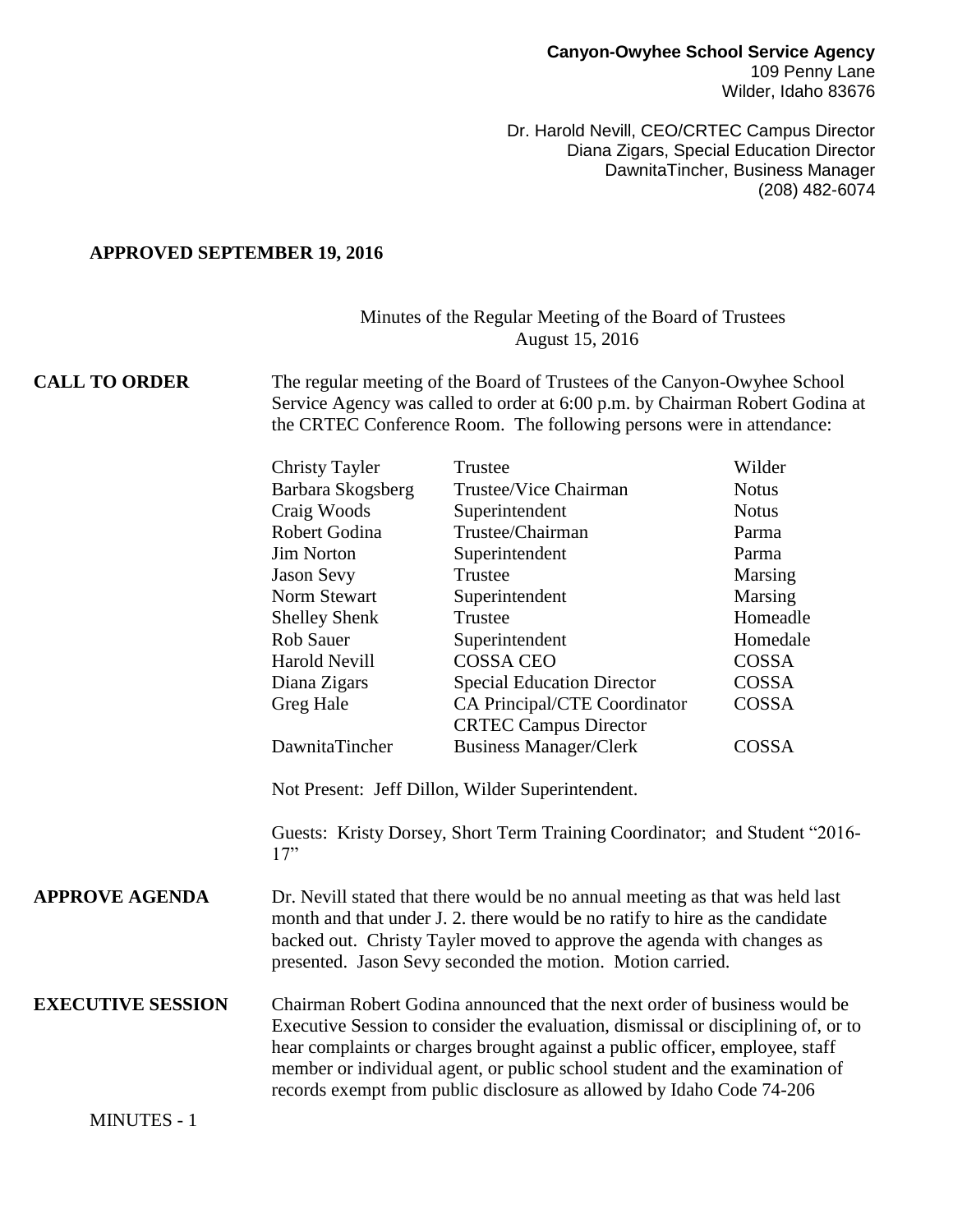$(1)(b)$ &(d). After a full and complete discussion the following resolution was presented:

The minutes of the Executive Session of COSSA: The Board of Trustees having properly recessed from open session pursuant to Section 74-206 Idaho Code, directly thereupon convened into an executive session at 6:01 p.m. on the 15<sup>th</sup> day of August 2016 at the COSSA office board room, Wilder, Idaho in order to consider personnel and student issues as authorized by Section 74- 206(1)(b) &(d), Chrsity Tayler, Barbara Skogsberg, Craig Woods, Robert Godina, Jim Norton, Jason Sevy, Norm Stewart, Shelley Shenk, Rob Sauer, Dr. Harold Nevill, Diana Zigars, Greg Hale, Dawnita Tincher, and "Student 2016-" and were present at the Executive Session. The Board then entered into discussion of the matter for which the Executive Session was held.

There being no further discussion concerning the subject matter of the Executive Session at 6:25 p.m. Jason Sevy moved to reconvene into open session. Shelley Shenk seconded the motion. Motion carried.

| <b>EXECUTIVE SESSION -</b><br>$\text{ACTION}(S)$ | Shelley Shenk moved to allow "Student 2016-17" attendance at COSSA ademy<br>Academy beginning this first semester of the 2016-2017 school year. Said<br>student would be placed on a strict behavior and academic contract. Christy<br>Tayler seconded the motion. Motion carried |
|--------------------------------------------------|-----------------------------------------------------------------------------------------------------------------------------------------------------------------------------------------------------------------------------------------------------------------------------------|
| <b>APPROVE MINUTES</b>                           | Christy Tayler moved to approve the minutes for the annual Board meeting of<br>July 18, 2016, and the amended minutes for the special Board meeting of June<br>30, 2016 as presented. Jason Sevy seconded the motion. Motion carried.                                             |
| <b>BILL SCHEDULE</b>                             | Craig Woods moved to approve the bill schedule as presented. Shelley Shenk<br>seconded the motion. Motion carried.                                                                                                                                                                |

### **OLD BUSINESS**

| <b>State Board of Education</b> | Dr. Nevill shared with the Board the letter that he sent to the State Board of |
|---------------------------------|--------------------------------------------------------------------------------|
|                                 | Education (OSBE) in response to the letter received from the State Board       |
|                                 | concerning Occupational Therapists.                                            |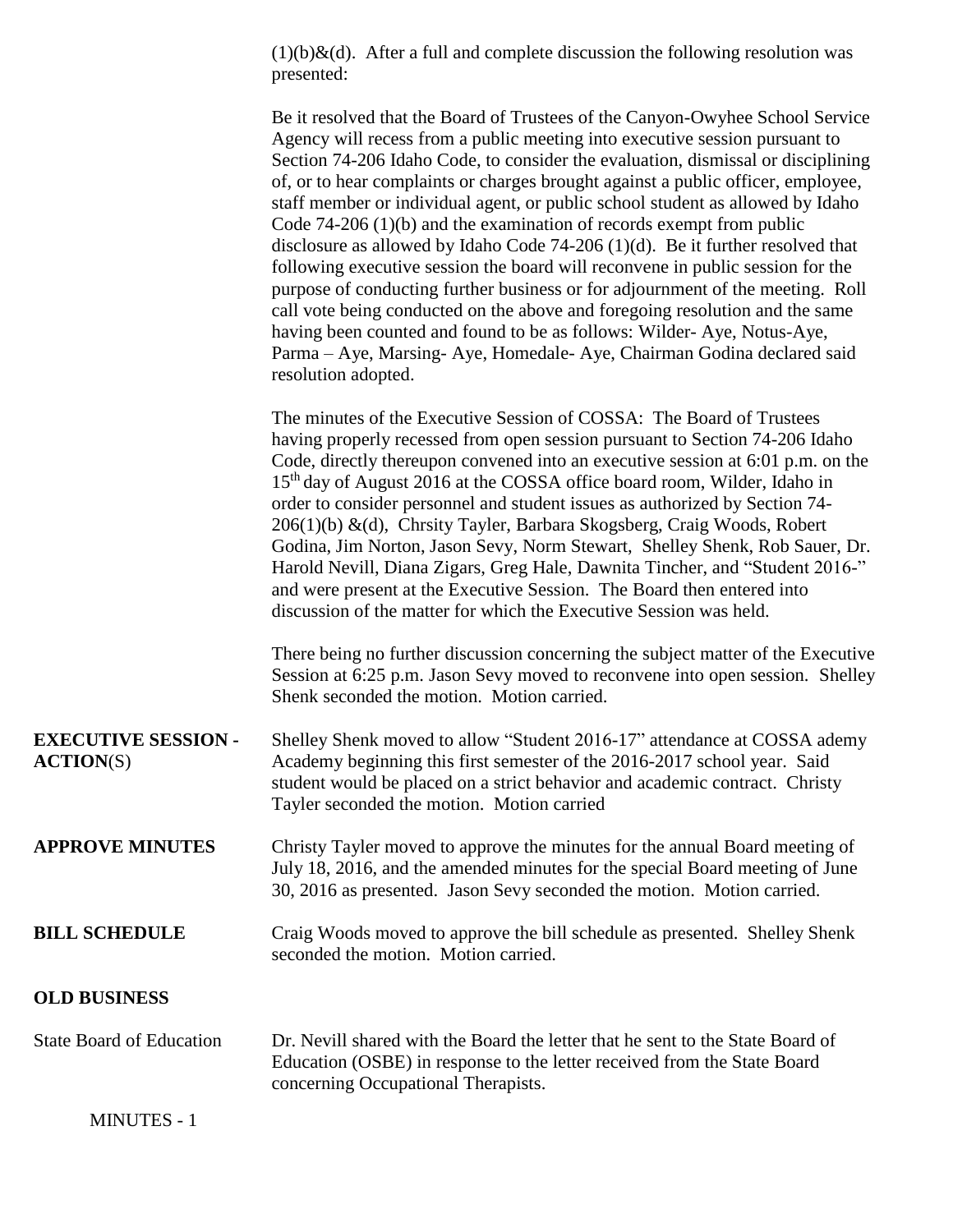# **NEW BUSINESS**

| <b>CEA</b>                                        | No additions to the submitted reports.                                                                                                                                                                                                                                                                                                                       |
|---------------------------------------------------|--------------------------------------------------------------------------------------------------------------------------------------------------------------------------------------------------------------------------------------------------------------------------------------------------------------------------------------------------------------|
| <b>Business Office</b>                            | The Board asked Dawnita to start providing an explanation sheet that lists the<br>explanations that the Board has accepted in regards to information asked on the<br>budget reports.                                                                                                                                                                         |
| <b>Special Services Report</b>                    | Special Education Director Diana Zigars made the recommendation that the<br>Board make a Declaration of Emergency to hire a Gifted/Talented Facilitator on<br>an Alternate Route to Certification. Jason Sevy moved that the Board make a<br>Declaration of Emergency to hire as presented. Craig Woods seconded the<br>motion. Motion carried.              |
| <b>Administrative Report</b>                      | No additions to the submitted reports.                                                                                                                                                                                                                                                                                                                       |
| Career & Technical/COSSA<br><b>Academy Report</b> | Greg Hale passed out the fall 2016-2017 enrollment information for COSSA<br>Academy and COSSA CTE. Craig Woods asked to have it changed so that out-<br>of-district students must reapply through the home district on open enrollment<br>before being allowed to attend COSSA Academy. Dr. Nevill will develop a<br>change to the appropriate Board policy. |
| <b>Short-Term Training Report</b>                 | No additions to the submitted reports.                                                                                                                                                                                                                                                                                                                       |
| <b>COSSA BOARD POLICIES</b>                       |                                                                                                                                                                                                                                                                                                                                                              |
| Policies – First Reading                          | First reading was held on Policy 322 – Leadership Premiums (policy brought<br>last month was revamped completely to create a new policy therefore requiring<br>a first reading). Rob Sauer moved to bring Policy 322 – Leadership Premiums<br>back for a second reading. Craig Woods seconded the motion. Motion carried.                                    |
| Policies – Second Reading                         | Second reading was held on the 2016-2017 Teacher-Student-Parent Handbook<br>(Annual Revision). Craig Woods moved to adopt the 2016-2017 Teacher-<br>Student-Parent Handbook as presented. Jason Sevy seconded the motion.<br>Motion carried.                                                                                                                 |
|                                                   | Second reading was held on Policy 323 – Certified Staff Evaluation. Craig<br>Woods moved to adopt Policy 323 – Certified Staff Evaluation as presented.<br>Jason Sevy seconded the motion. Motion carried.                                                                                                                                                   |
|                                                   | Second reading was held on Policy 324 – Administrator Evaluation (Revision).<br>Craig Woods moved to adopt Policy 324 – Administrator Evaluation as<br>presented. Jason Sevy seconded the motion. Motion carried.                                                                                                                                            |
| <b>PERSONNEL</b>                                  | Diana Zigars asked the Board to ratify her acceptance of the resignation from                                                                                                                                                                                                                                                                                |

Megan Astorquia, Special Education Assistant. Craig Woods moved to ratify her acceptance of resignation from Megan Astorquia as presented. Jason Sevy seconded the motion. Motion carried.